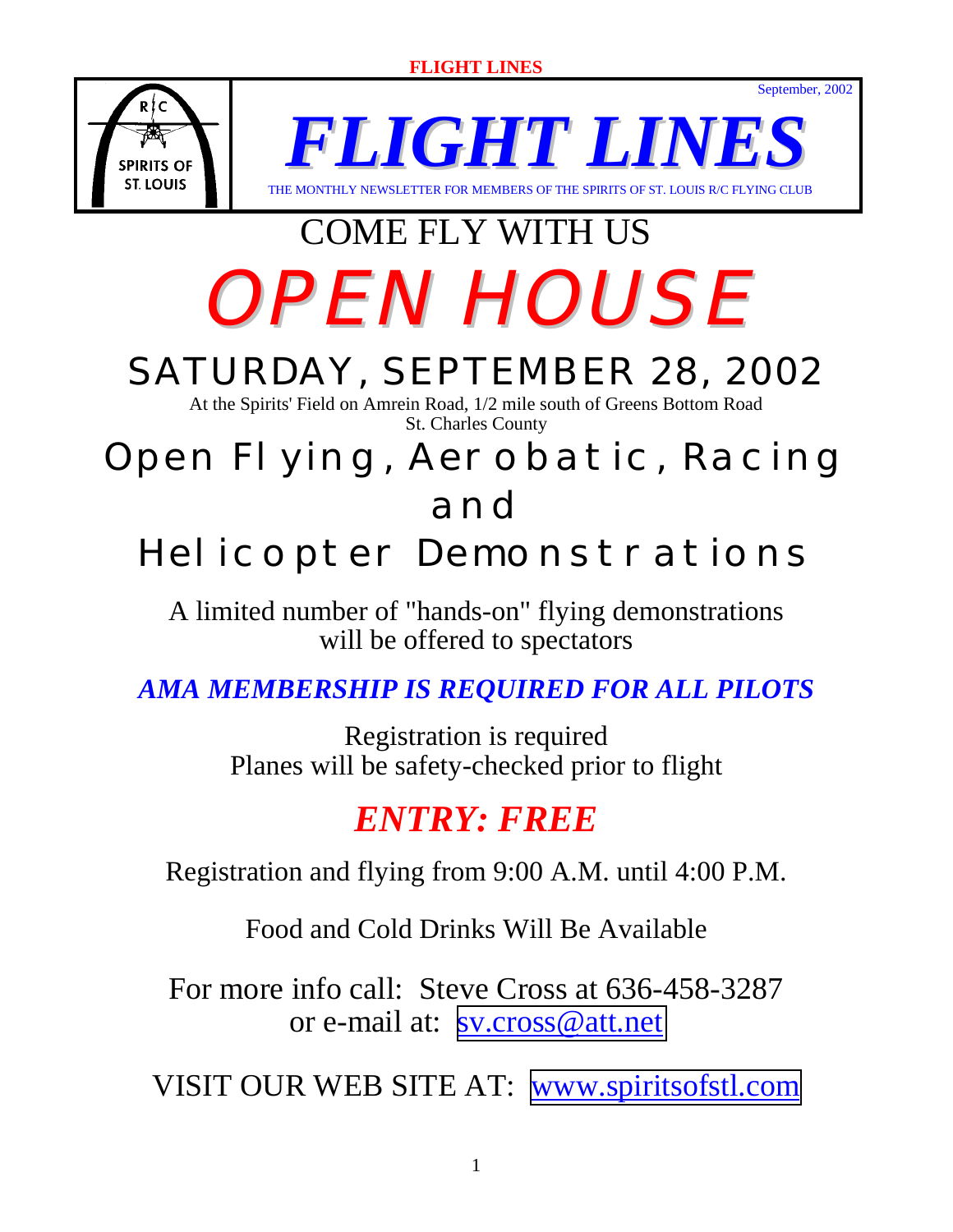#### **President's Notes:**

*By Steve Cross*

Another month has gone by, and along with it another month of great club activities and flying. Did you participate in any of them? Last Saturday we had another great day of Four-Star-40 races. It didn't rain, but the wind was pretty strong most of the day. We did have some casualties, but all in all it was another successful event. A great big thanks goes to Lee Volmert and Steve Ramonczuk for Co-CDing this race. We all had a great time and I think we had more spectators for this race than for any recent ones that I can remember. If you haven<sup>1</sup>t been to one, come out in October for our last race of the season. We can always use racers and workers.

We have two other activities before the October race. On September 14th, our club will be putting on flying demonstrations and static displays for the Silver Swallows at Smartt Field. There<sup>1</sup>s more info about it in this newsletter. On September 28th, we will be holding our Second Annual Open House at our field. This event takes a lot of effort from everyone in the club. Please call me to volunteer some of your time. I you were there last year, you know what a great success it was and how much publicity was generated for our club.

At the last club meeting (were you there?), we had a long discussion about things we can do to increase participation. Many topics were discussed, and a lot of them will be incorporated into next year<sup>1</sup>s calendar of events. But the overriding consensus was that if a member chooses not to participate, additional money and/or prizes probably won<sup>1</sup>t change that. Ultimately, it is the member who is missing out on a huge benefit of belonging to a club like the Spirits. Believe me, there is so much more to this club than just going out to the field and flying by yourself. Join inSyou<sup>1</sup>ll be glad you did.

 *See you at the field! Steve Cross* 

#### **Meeting Minutes: August 14, 2002**

*By Walt Wilson* 

**The meeting was called to order** at 7:02 P.M. by President Steve Cross.

**Members signed in:** 24 members and one guest.

**Secretary's Report:** The July minutes were accepted as published in the August Flight Lines.

**Treasurer's Report:** Some big expenses, like sealing the runway and real estate taxes are coming up soon, but we have them covered. The Treasurer's Report was accepted as presented.

**Field Report:** George Cooper read the Field Report as published, starting on page four. He solicited bids for sealing the runway and pits. Details are covered under New Business.

**Safety Report:** Bob Rolf had no safety issues. George Cooper received an e-mail from a friend in North Carolina who belongs to a club with waist-high starting benches like the Scouts proposed. He says one of their members was serously injured by a propeller when talking and waving his arms around near an airplane, on one of these benches, with the engine running. There was a discussion about possible safety issues with the running engines at waist height. This happens occasionally with the airplanes on the ground, too. *Care must always be taken when near running engines at any height.*

#### **Activities Report:**

Warbirds and Four-Star 40 Races: At least eight helpers are needed for the races on August 17. Drinks and protection from the sun will be provided for workers. The workers' drawing will be for a transmitter case described last month. The race will be a "Cash Bash" and plaques will also be awarded. Racers are to provide their own 15% fuel, but use of club props will be mandatory.

**Silver Swallows Air Show:** This will be on September 14. R/C planes are needed for static display. The static planes will be in the Commemorative Air Force hanger, along with the "Show Me" B-25 that is kept there. It'll be a great photo opportunity. Initially, both static and flying planes must be set up by no later than 9:30 A.M. If you want to display a plane, but can't leave it all day,please call Walt Wilson, so the display times may worked out. There will be flying demonstrations at 11:00 A.M. and 2:00 P.M. Flying is limited to designated personnel, including Steve Kissel and Jim Lanzendorf, who did the great large-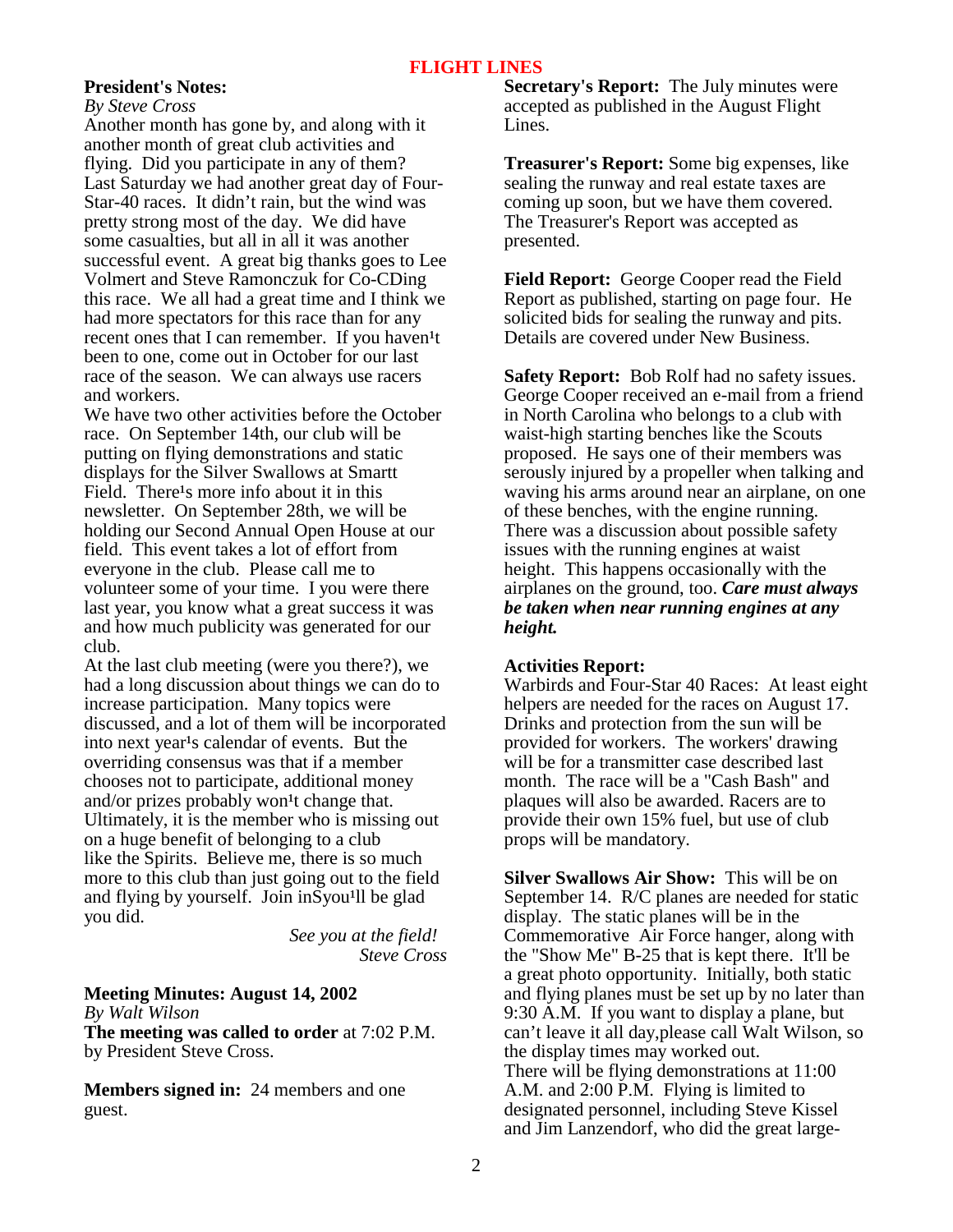scale 3-D aerobatics last year at our Open House. They say they've polished their act and will dazzle us even more this year. Scott Cathey, who did the amazing helicopter aerobatics last year will also fly at this show. Designated Spirits' members will also demonstrate their specialties. Helpers are needed for various tasks including talking to the spectators and spotting of fullscale aircraft that may come in while our people are flying. EAA members will be giving free airplane rides for children. If Dad or Grandpa wants to go along, the charge is \$25.00.

**Open House:** Event Director Steve Cross is getting materials together for the Open House. Ralph Amelung agreed to run the concession stand. We will have hot food this year. The helicopter and 3-D flyers are expected to fly again this year. Members of a glider club are expected to be there too. More details will be available at our next month's meeting.

#### **OLD BUSINESS:**

**Starting Benches:** George Cooper has drawn a proposed variation on the Model Aviation bench. The drawings are included in the paper copy of this newsletter that went to all Spirits' members. Nothing further has been heard from the Boy Scouts who proposed the benches, so it may not be an issue anyway.

**Helicopter Hover Area:** Paul Geders sent drawings and a description of the proposed helicopter hover pad location to Carl Mahoney at AMA for a legal opinion about safety issues. There has been no response, so we take this as acceptance of the plan. Helicopters may hover in an area a minimum of 100 feet west of the pavilion. A small pad will be placed in the ground to mark the designated area. Helicopters are to be taken to the designated hover area for starting, too*. No engines of any type are to be started in the pavilion.* Helicopters in flight, other than hovering, are to be flown over the runway and in the flying areas designated for fixed-wing aircraft.

**Spirits Caps:** No more caps are needed at present.

#### **NEW BUSINESS**

**Sealing the Runway:** George Cooper solicited bids from three contractors for sealing and re-striping the runway, pits and

pavilion asphalt. Two contractors responded. He also priced materials to do it ourselves, though few members were expected to volunteer. The lowest bid was only \$400.00 more than material costs for doing it ourselves. After some discussion, a motion was made, seconded and passed unanimously to accept the low bid and proceed. The contractor will wire brush and clean the asphalt with blowers before sealing. It will be done ASAP and the field will be closed for one day after sealing. *When fueling your plane, always use an overflow bottle to save that expensive fuel and avoid damage to the asphalt.* 

**New Members:** One potential applicant introduced himself. Jim Parker, 636-946-8814, is interested in joining and wants to visit our field before taking further action. He will be considered for membership by the members at a future meeting.

**Boring Club?** In answer to last month's challenge by our President, one member suggested a Fun-Fly with three levels of flying, based upon skill. Each level would require a more difficult maneuver. The member who thought the Spirits were boring explained his thoughts on the subject. He noted that, whenever we have a race, only a small percentage of the membership participates. The only events that have brought out a large number of flyers in recent years were the Open House and Gum Ball Fly-In. At any given time, only a handful of flyers, if any, are present at the field. Sometimes, he is the only flyer present. He feels that members should be active and participate in flying activities to justify the cost of belonging to the club. In the ensuing discussion, it was noted that members belong to a club for a variety of reasons, only one of which is flying. Very few flyers are interested in serious competition. Most just enjoy flying for personal satisfaction and the camaraderie of being with people who have similar interests. It was noted that our situation is much better than having to wait in line for a chance to fly for a few minutes, as is the case in some large clubs in densely populated areas of the country. At the present time, the Spirits are big enough to be financially solvent and there's no waiting to fly. We have flying competitions for those who want them. Most members seem to think that's a pretty good situation.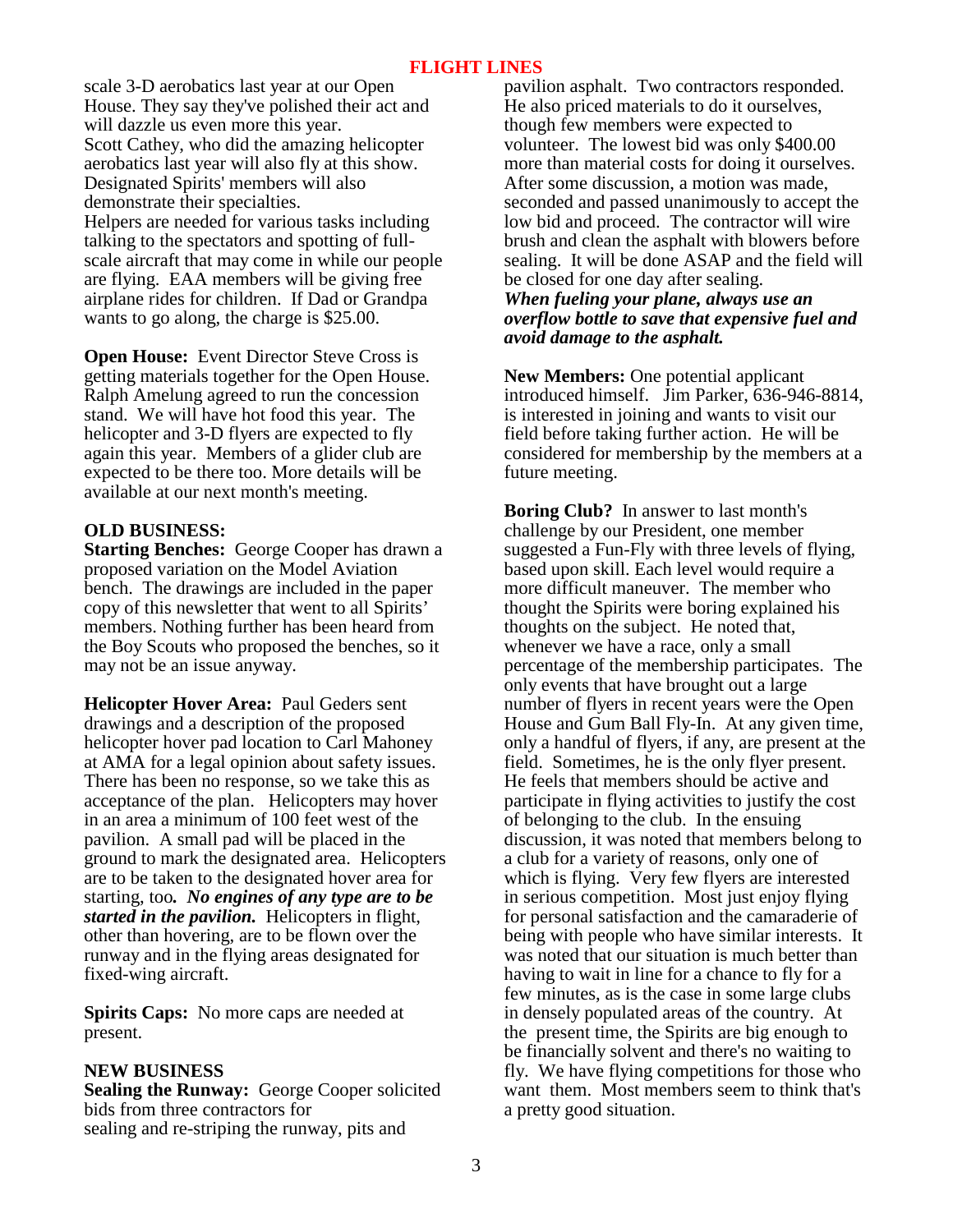**Meeting Activity:** Walt Wilson had the only plane for "Show and Tell". See below for details.



*Walt Wilson shows his newly finished Top Flite Elder 40. It's an old design that has been upgraded to incorporate Top Flite's new CAD drawings, laser, and die-cutting techniques. It's powered by an O.S. .46 FX and flies like a welldesigned trainer (In-flight photos are available in our web site Photo Gallery). It's a kit review for R/C Modeler magazine.* 

#### **The Meeting was adjourned** at 9:10 P.M.

#### **Jets at Sullivan, Missouri, on September 6,7, and 8**

#### *By Steve Collins*

On behalf of the River City Flyers, I would like to personally extend an invitation to the Spirits of St. Louis to participate, either as pilots or as spectators, at the Ozark Mountain Jets event coming up September 6th, 7th, and 8th in Sullivan, Missouri, at the Sullivan Regional Airport. Please pass this invitation on to your membership. For more info, call Steve Collins at: 636-493-2681

More Jet Rally information can also be found at: [http://www.rivercityflyers.rcclubs.com/jet\\_rally.](http://www.rivercityflyers.rcclubs.com/jet_rally.htm) [htm](http://www.rivercityflyers.rcclubs.com/jet_rally.htm)

#### **JULY FIELD REPORT**

*By George Cooper, Field Chairman* The weeds in the parking lot and driveway were eliminated this month. Ozzie Barron got us some weed killer through his son for \$40 and Pat Keebey, Harold Mantz and I sprayed it with hand sprayers. The weeds are dying and should stay down for the rest of the season. Weedeating required is at a minimum and almost all the mowing can be done on the riders. We had lots of repairs to equipment this month. The Lawnboy mower needed all new wheels

and supports on the mower deck for \$57 and then the drive belt wore out. It needed a new blade as well, so I took it home and went through the whole mower replacing the belt, blade, and brake pads for \$144 and readjusted the whole mower. It now starts easily and runs like a new one. The Farmall with the rusty rim finally gave up and we had to buy a new rim. I found a new one in Iowa and had it shipped in. Pat and I took the wheel off and I had Child's Tire swap the rim and put in a new tube for a total cost of \$267.35. It was out of service for one mowing, but is back in now. It is time to prepare for fall seeding, but all the asphalt needs to be sealed before winter. The Board of Directors feels that it is more important to protect our large investment in the asphalt than to put more money into seeding this year. I contacted three companies for bids on sealing all the asphalt and restriping the runway. The bids received will be presented at the August meeting for authorization to proceed with the sealing. It must be done before the night temperature is 40 degrees and the companies are busy so we need to get in line with the company chosen. One company I talked to said it does really need sealing as there are many small pock marks appearing and over the winter they will freeze and become bigger. Sealing it properly now should last 4 to 5 years he said, or maybe more considering the light use our runway gets. I have one bag of grass seed left over from the spring seeding and will spread it in the pit area this fall. The rest of the field will have to wait until we have less expenses and less urgent priorities.

The mowing teams are still doing a great job and the field always looks good after the Saturday mowing.

 *George Cooper, Field Chairman*

#### **Airplane Trailer For Sale**

This special-built trailer will hold a seven (7) foot wing span plane, plus wings and field box. It's fully padded, lined with rug material and has tie-downs. It's licensed, inspected and titled. It includes lights, U-Haul plug, fits a 1- 7/8 inch ball and has a spare wheel and tire. *Must sell, make an offer!* Call Les Richman at 314-434-8080 or e-mail at: **citabria77@aol.com**.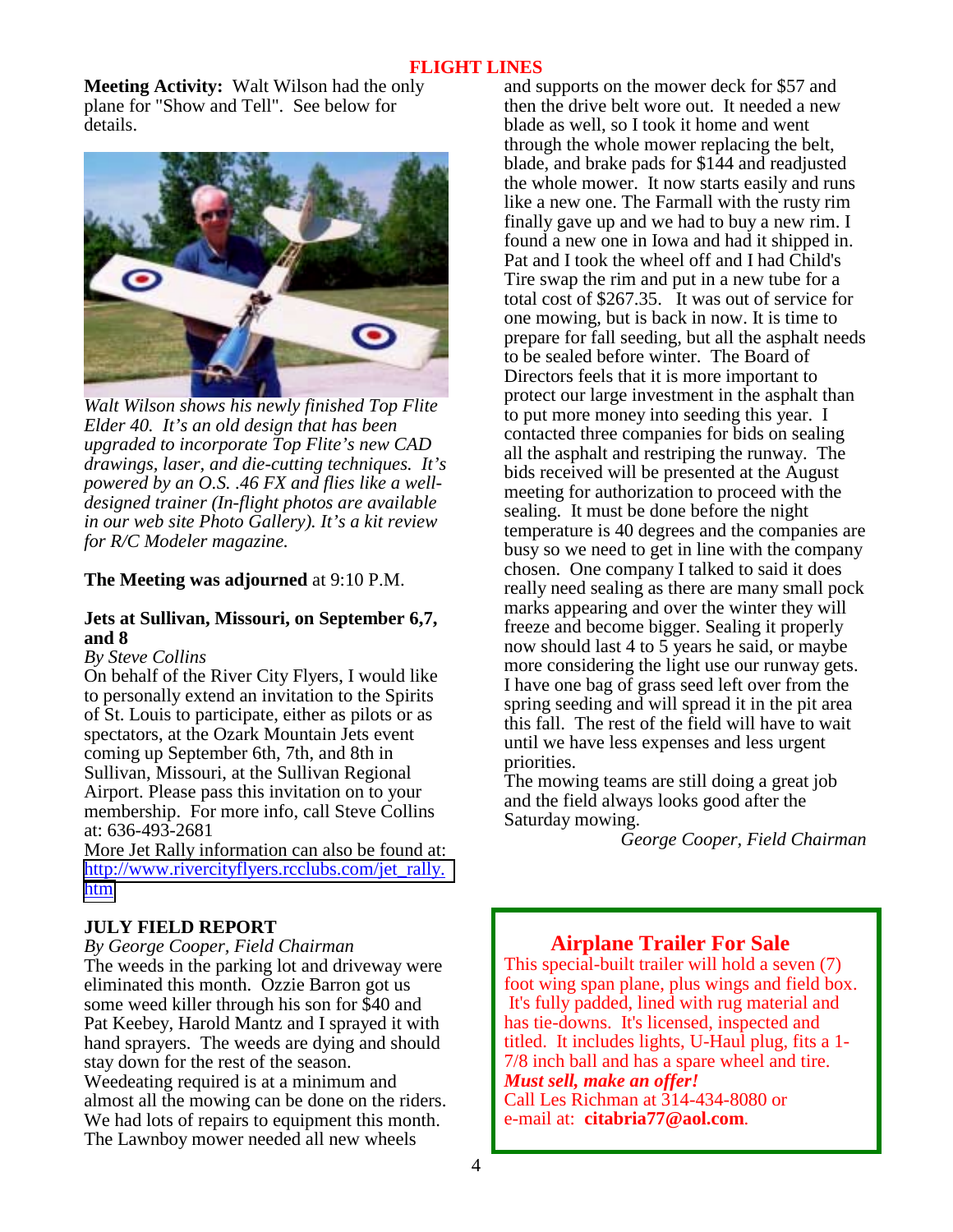**Four-Star 40 Races August 17, 2002**  *By Walt Wilson* 



Except for a strong, southwesterly wind, it was a great day for mid-August. It was mostly cloudy and the temperatures didn't exceed the low 80's until after the end of racing. Enthusiastic

entrants raced Four-Star 40's for four heats and there were no serious crashes.





*(Continued on the next page)*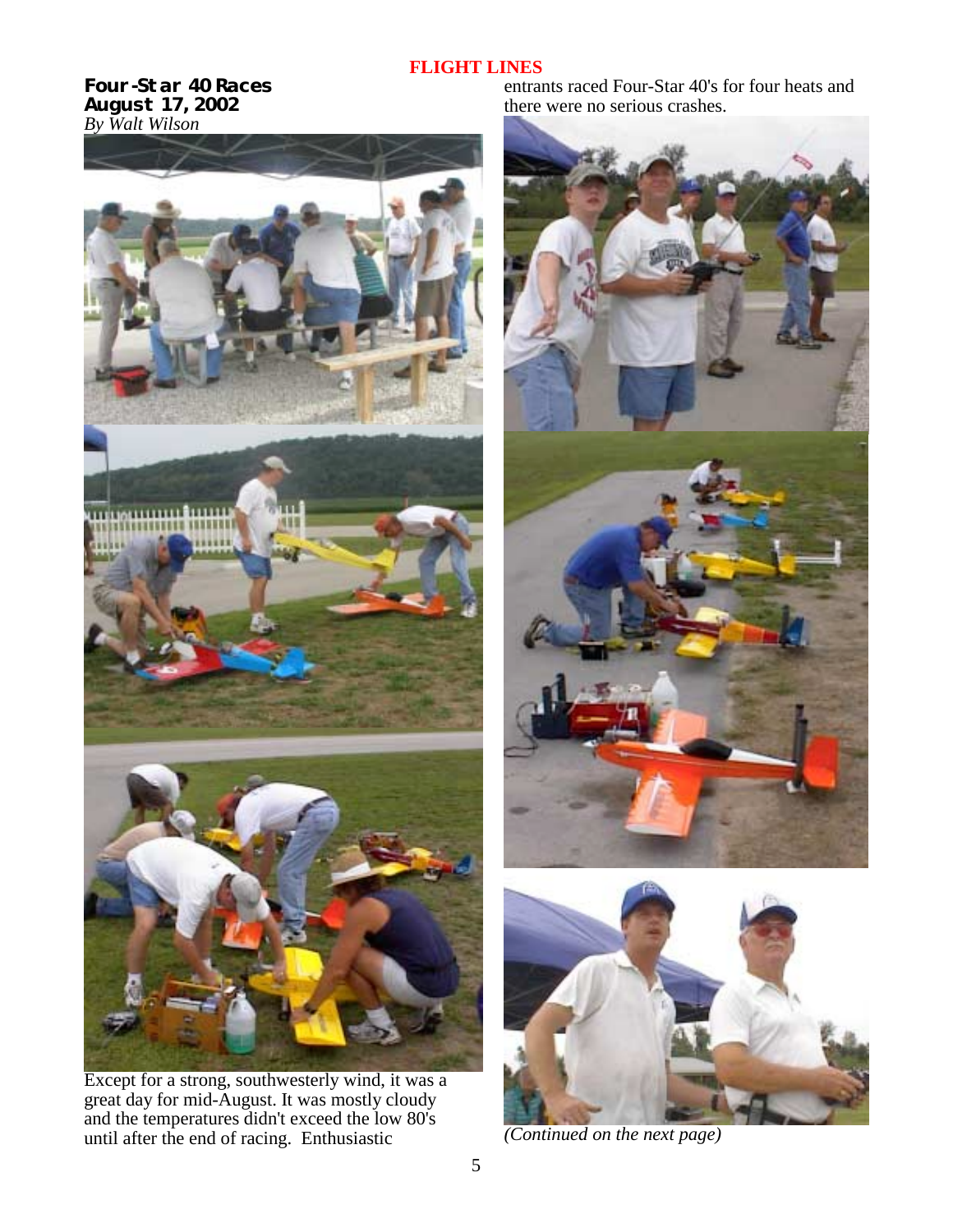

Matt Geders flew his first perfect race with four wins and landed with the engine running every time, earning 20 points! Steve Cross won a heat race in his very first day of racing and finished second overall with 16 points. Tony Vitiello



was third with 14 points. Two planes suffered minor damage, on takeoffs and landings, and were unable to continue, but everyone had a good time. As always, the workers made it possible for a few flyers to have an enjoyable day of racing. Jim Rawlings won the workers' prize of a Task Force aluminum tool and transmitter case. C.D. Steve Ramonczuk assured there was a lot of kidding and no one took themselves too seriously. It was a relaxed, low-pressure day of fun racing.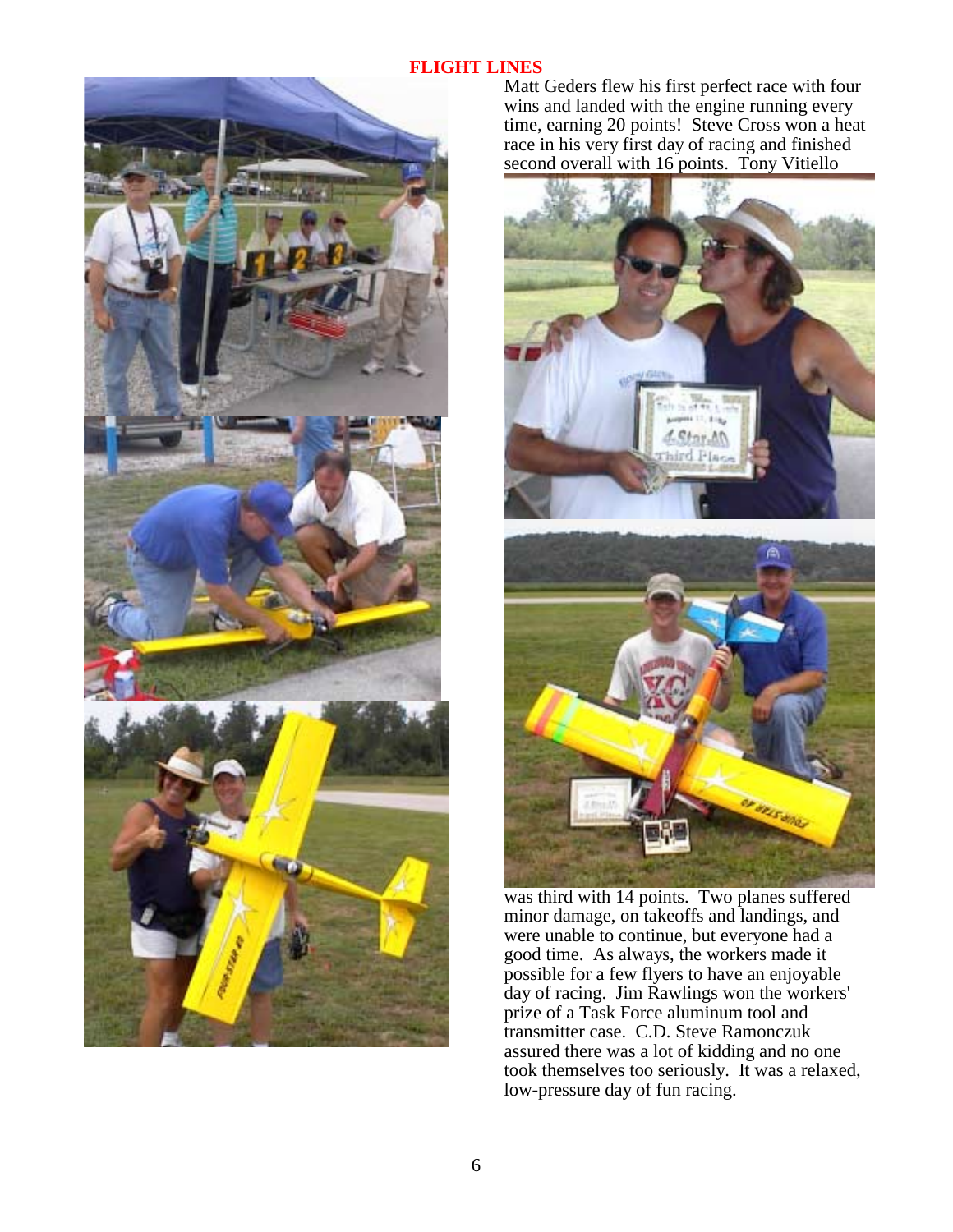

*Ralph's very bad, bad day! Ralph Amelung shows the results of running out of altitude, airspeed, and ideas, all at once*!

#### **More Pictures from the Top Gun Scale Contest**

*Pictures by Tony Pozarich Text by Walt Wilson*

Tony Pozarich sent some more pictures, via Ralph Doyle, from his trip to the Top Gun Scale Contest in Lakeland, Florida. While these are not Spirits' airplanes, photos of impressive scale models are too interesting to ignore. I haven't

seen pictures like this of these planes in any of the magazines, so thought they were worth a look. The sheer size of the B-29 is dazzling!





*(Continued on the next page)*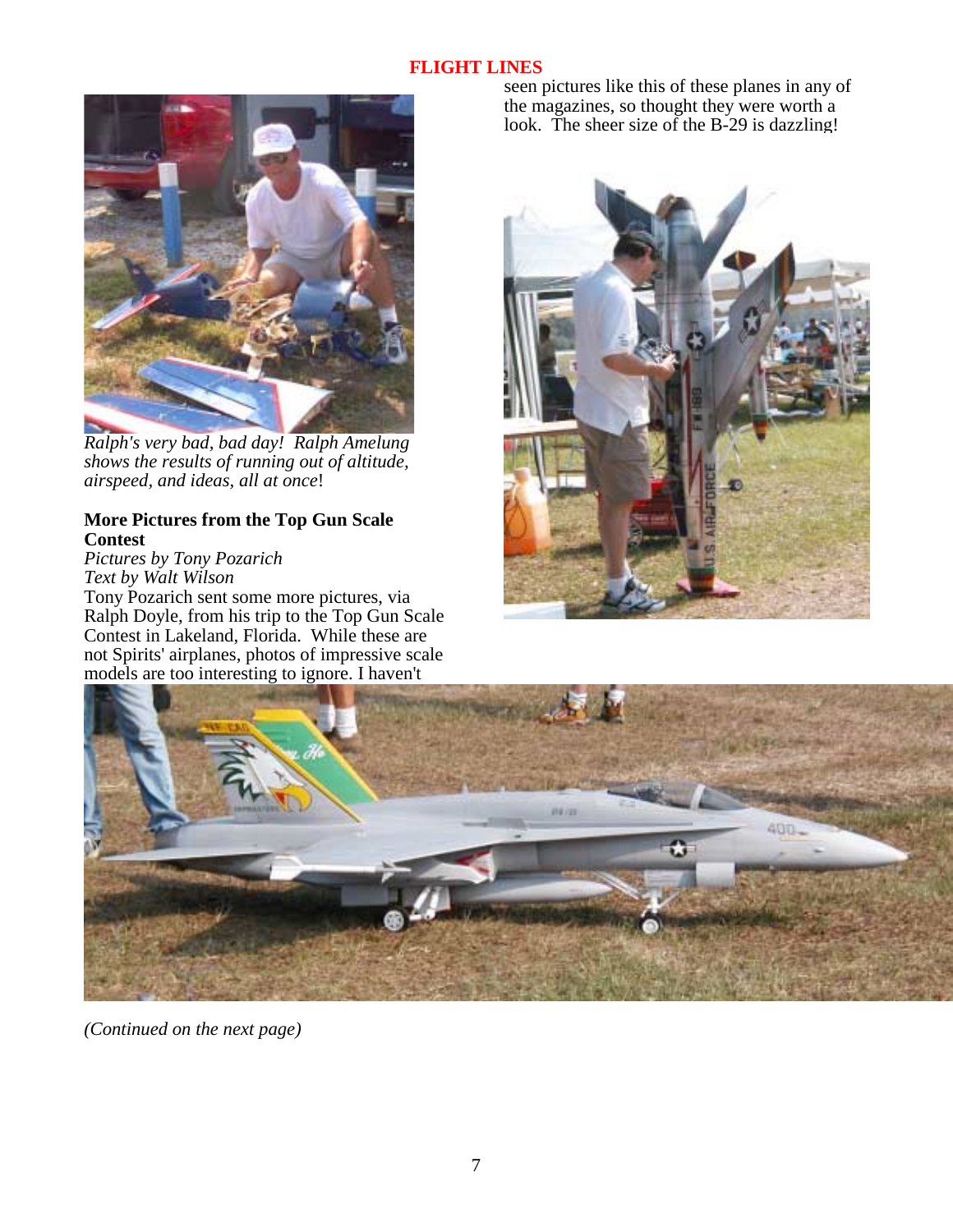

#### **The Last Word**

#### *By Walt Wilson*

The Spirits' contest and Fly-in activities for the latter half of 2002 started with the Four-Star 40 race on August 17. The number of entrants was held down by several untimely crashes in the weeks immediately prior to the race and some technical problems on race day, but the people who did fly had a ball! The Spirits have been personally invited to attend the Ozark Mountain Jet Rally at Sullivan, Missouri on September 6, 7 and 8. If you've never seen turbine-powered jets fly, you HAVE to go! They're amazing! The next Spirits' event is the Silver Swallows Air Show on September 14, followed closely by our Second Annual Open House on September 28. Some of the best aerobatic flyers from the area will be there! The Annual Jet Fly-In at Metropolis, Illinois, is on October 1 through 6. This is one of the biggest jet Fly-Ins in the country. All the big name jet jockeys will be there. If you want to see model airplanes costing \$20,000.00 and up, this is the place for the action! Talk to Bill Lindewirth for details. For those who missed our August race, another

is scheduled for October 19. If you can't find something to enjoy in the R/C world, you're not paying attention!

*Gotta Go Build!*

### **Getting Divorced, Must sell everything.**

Have radios, planes, engines, building supplies, etc; \*Quadra 42cc on Byron Glasair, almost completed. \*K&B .65 Sportster on Goldberg Cub. \*O.S .65 on a Sterling Stearman. \*O.S. 35 w/muffler.  $*K&B.40$  w/muffler. Call to see if I have what you need and/or make an offer. Contact Don Busken @ 314- 960-6153. If no answer, leave a message. I will get back to you.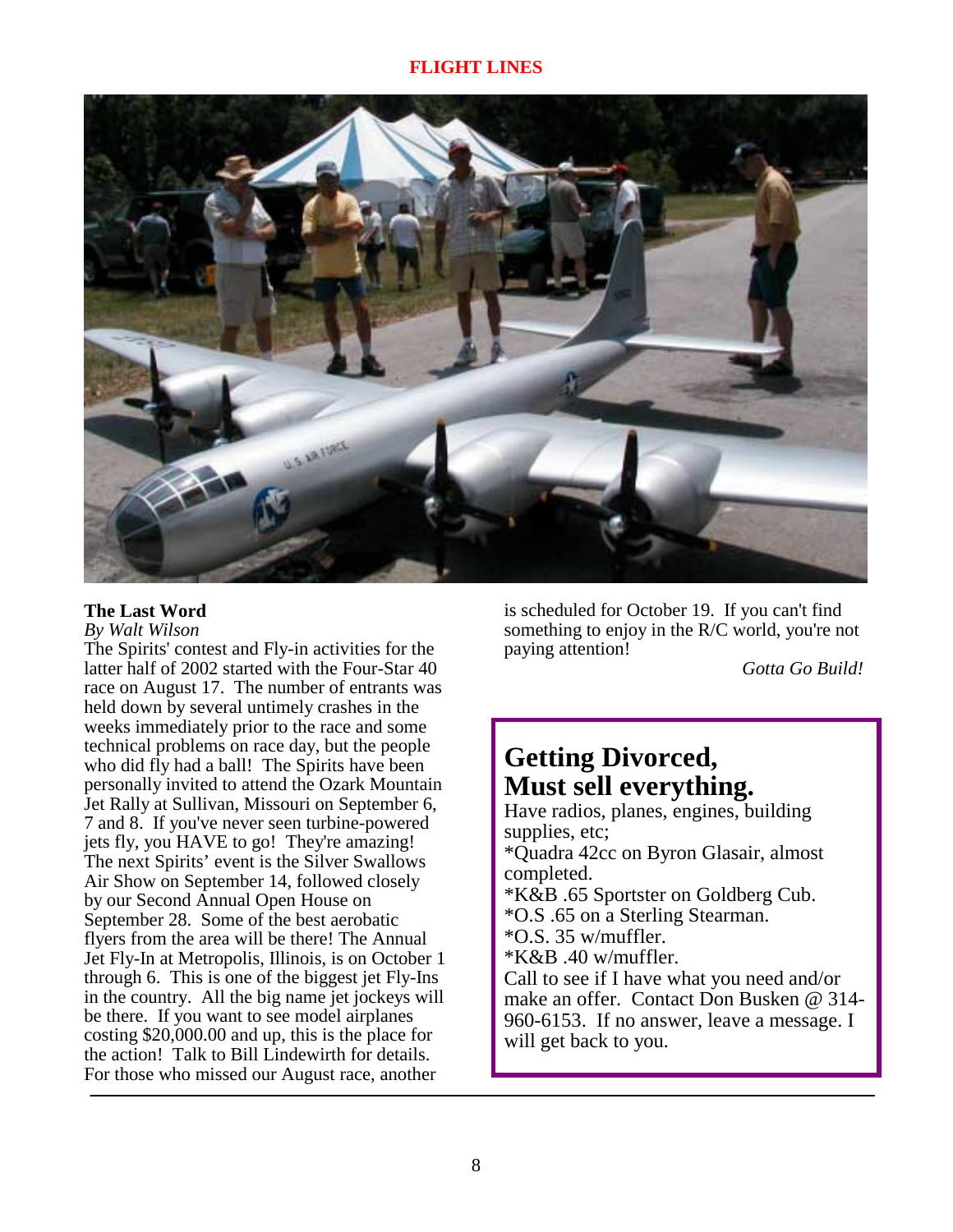## The Spirits of St. Louis R/C Flying Club, Inc. PRESENTS The Ozark Airlines/ Silver Swallows Reunion R/C AIR SHOW

**Saturday, September 14, 2002** 

*At: Smartt Field, on Grafton Ferry Road, Portage DeSioux, Missouri* 

### **Some of the best R/C flyers from the Spirits and the St. Louis Metro Area will put on flying demonstrations at 11:00 A.M. and 2:00 P.M.**

Public admission is \$3.00 per person. Parking is free. Admission is free for Spirits and other R/C related personnel. Tell them you're with the Spirits.

Planes are needed for static display from 9:30 A.M. to 5:00 P.M. Static planes will be in the Commemorative Air Force hanger with the CAF B-25 "Show Me". It's a great photo opportunity! If you can't stay all day, call Walt Wilson at 636-946-6167 to work out a partial-day schedule for the time you can be there.

The EAA will offer free airplane rides for kids. \$25.00 for adults!

For more info: Call Walt Wilson at: 636-946-6167 or e-mail at: rallyo@charter.net